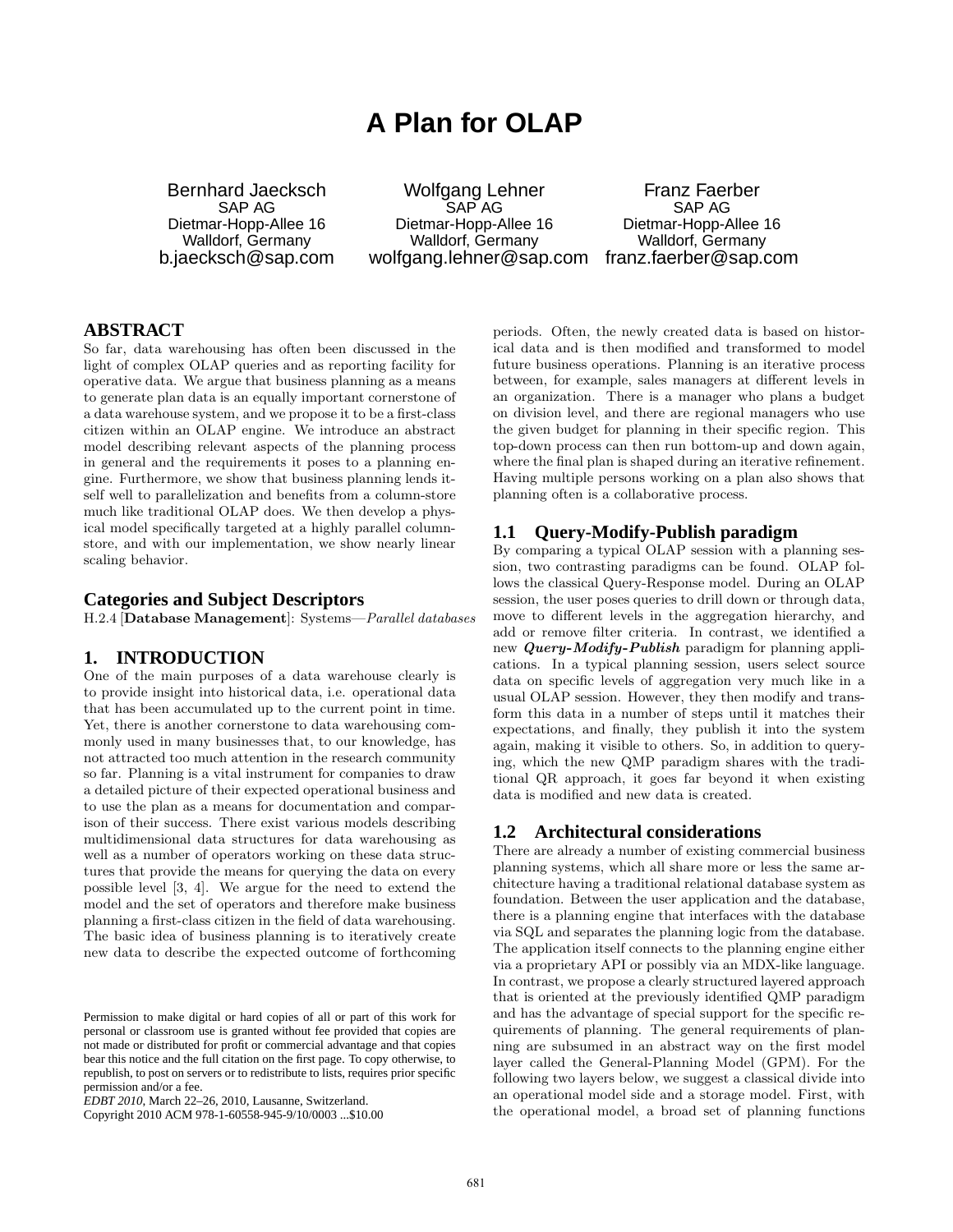

Figure 1: Schema of example cube

should be expressible and it must also incorporate means to formulate typical OLAP queries. Second, as a storage model, we use a column store because of its flexibility. It allows to easily add or remove columns, which is often necessary for intermediate results, and its independent storage of individual columns is often a benefit in OLAP scenarios. Operations often affect a small number of columns instead of entire tuples. Therefore, a column-store needs to touch less data than a row-store does when executing these operations. Additionally, if planning operators work on different independent columns, they lend themselves well to parallelization. However, using a column store mainly affects the implementation on the physical layer and is no exclusive requirement for our planning engine. Third, both layers should be tightly coupled and implemented within the same engine. Since business planning can often be a very dataintensive process, it clearly benefits from moving the logic close to the data, which avoids having to shuffle around large data sets between different engines and system boundaries. Also, the control flow in a planning process is interwoven very tightly with the data flow; therefore, keeping both together in one engine also allows for optimization of both. In the following sections, we will outline specific details of such an implementation within a column-store, namely the SAP Business Warehouse Accelerator (SAP BWA) [2].

The next section emphasizes the particularities of business planning with examples. Section 3 outlines a column-centric logical calculation model that contains specific planning operators making it possible to express a comprehensive set of planning functions. Section 4 introduces an example implementation and concludes with results that show the scalability of our approach.

# **2. EXAMPLES**

We begin with a list of examples and suggest a set of highlevel operations that are necessary to cope with the typical challenges that business planning poses to an OLAP engine. Throughout the examples, we refer to the cube with the schema in Figure 1.

# **Example 1**

Most planning sessions start with a copy of existing data. In our example, a planner wants to plan sales of products for different stores for the year 2010. He wants to plan independent of single customers; hence, customer is excluded from the aggregation level. The planner also wants to plan only those products where sales were greater than or equal to

1,000 in the current year. After copying the source data, the planner wants to introduce a new product for the year 2010 based on an existing product and its sales values.

During each session, the planner chooses multiple levels of aggregation where planning takes place. That means measures are changed and manipulated that have no direct representation in the underlying cube but represent an aggregated view on the facts. For the above example, this involves aggregating the source data over the customer dimension, filtering all tuples with sales values less than 1,000, and then changing the year dimension from 2009 to 2010. On every level of aggregation, the generation of new values can occur. With new values, we refer to combinations of dimension values as new facts. New facts are either created by adding a new unique combination of existing dimension values or, for one or more dimensions, the domain of this dimension is extended with new values. In the former case, such a translation often takes place along the time axis, like in the first part of the example. For the latter case, as in the second part of the example, the planner has to select an existing product and map the name to the new product name that has been added to the product dimension. The planner could also choose to stop selling a product. Therefore, deletion of facts is required, too. This, for example, is a requirement that is not present at all in an OLAP environment, and it shows that planning functionality is a superset to standard OLAP functionality.

# **Example 2**

In a next step, a planner wants to plan sales quantities for a number of products for the year 2010, additionally including the newly added product. Instead of planning the quantities for each product individually, which can be cumbersome or impossible if there is a large number of products, the quantities are entered on the aggregated product group level or on state level and should get distributed to each product or each city.

There is a requirement for the distribution of input values to more granular levels of aggregation and ultimately down to fact granularity. Distribution or disaggregation is somewhat similar to the drill-down operation in queries, but instead of just selecting values on a finer level, values need to be adjusted according to a distribution function to accumulate the aggregated values entered by the planner.

# **Example 3**

In a last step, the planner wants to calculate opening and closing sales values as well as the amount of cash receipts over a time period of twelve months for all stores. The planner copies the closing value of January to the opening sales value of February. Then, he calculates the closing sales of February based on the sales of the current period multiplied by a fraction of the sales from January. This calculation is then continued for subsequent periods where each value in the current month has a dependency calculated for the previous month.

Next to basic planning functions like copying or distributing aggregated values, planning also involves complex calculations. Since the process of planning is very dynamic, a generic and extensive way of expressing formulas must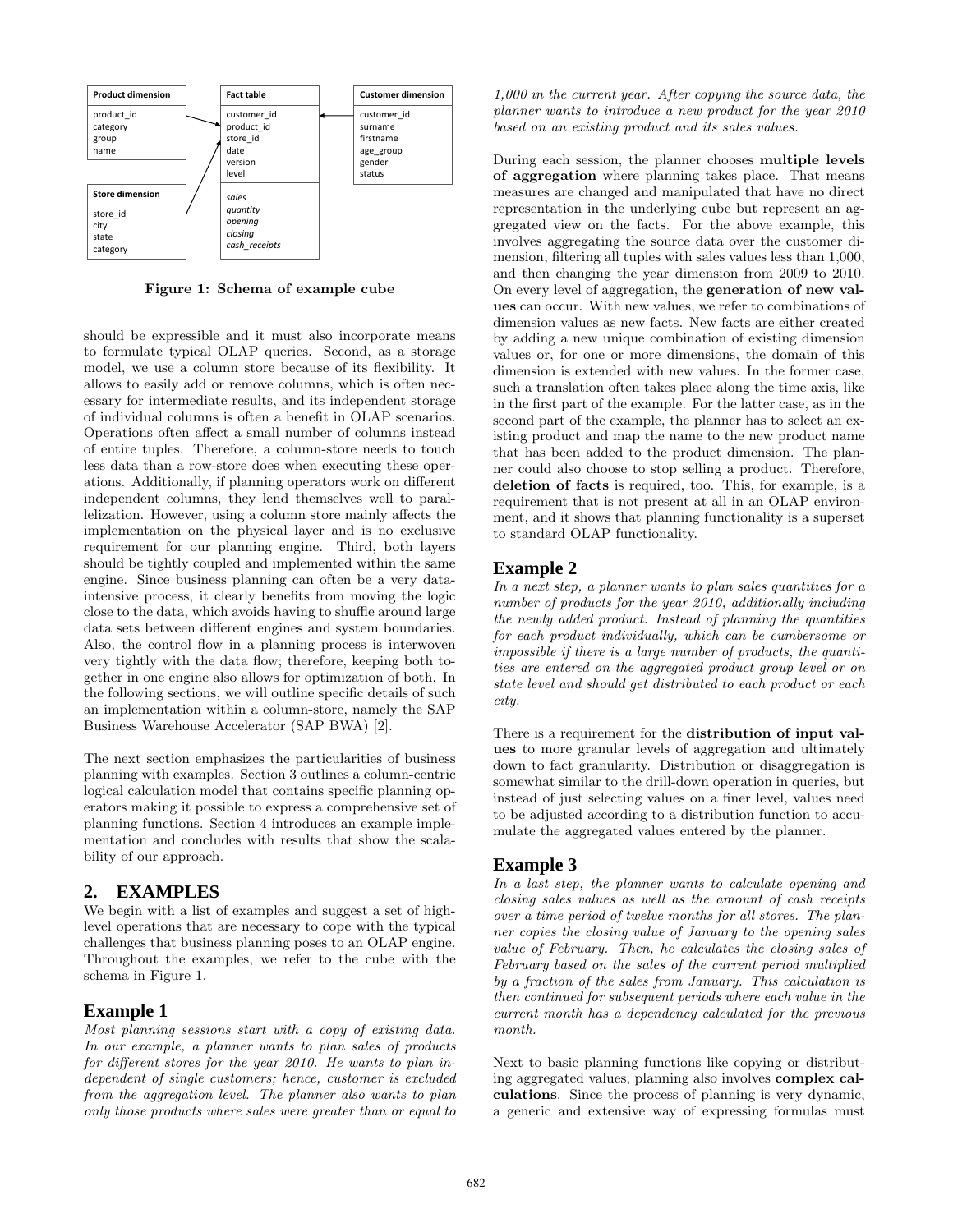

Figure 2: Example planning process with General-Planning Model and Query-Calculation Model

be provided. Finally, most of the aforementioned examples changed measures of the underlying cube or added new facts. Write-Back of changes and generated data to the multi-dimensional cube is implicitly required by all previous examples.

All the examples dealt with the manual type of a planning process. Manual planning is determined by interactions with a user, where a session follows the introduced Query-Modify-Publish paradigm. It can be compared to a long-running transaction that is finished when the user issues a save or quit command. During the session, the user has the possibility to apply different modifications to the data and to eventually undo the steps taken so far. Another type of a planning process is batch planning. In contrast to the interactive approach, batch planning executes a defined series of plan operations in a given order. Since the order of execution and the steps involved have been parametrized and specified beforehand, there is no need for an undo or user interaction, and it opens the opportunity for optimization.

A number of typical requirements for a planning engine emerge from a planning process, as shown in Figure 2. First, there are typical OLAP query operations for the selection of data required, like slicing, dicing, filtering and aggregation. Furthermore, there are planning-specific requirements, as explained in the previous examples. They include: generation or deletion of values, distribution of aggregated values to more granular facts, calculation of arbitrary complex formulas on the planned data and saving it to a cube. Of course, this cannot be a complete list, so custom functions allow for further extensions. Together with the OLAP query requirements, we subsume these challenges for a planning engine in the following by the term General Planning Model (GPM). The GPM forms the top of three model layers that we use to describe the planning process. On the second layer, a platform-agnostic model is positioned that is powerful enough to express any of the required functionalities from the GPM. We term this the  $Query-Calculation$ Model (QCM) and explain it in detail in the next section. The implemented execution model, not shown in the process, is the one of the SAP BWA execution engine, which will be described briefly in Section 4.

# **3. QUERY CALCULATION MODEL (QCM)**

Before introducing the entities contained in the Query-Calculation Model, we describe the expression of one of the example planning functions in the previous section.

# **3.1 QCM Example**

One of the identified requirements in Section 2 was the ability to distribute values from higher levels of aggregation to lower levels. A planner wants to plan sales quantities for the



Figure 3: QCM for distributing values using the Distribute column function

upcoming period on product group level and distribute the aggregated quantities. As distribution factors, for example, we could use the sales quantity summed up over all previous years. In principle, this involves for each product the calculation of the ratio between its value and the total sum so far, followed by its multiplication with the new aggregated value. Since quantities most likely are integer numbers, rounding errors would be introduced by this naive method. Therefore, special distribution algorithms exist, which deal with rounding errors. One possibility would be to express a distribution algorithm directly within the QCM. Although our QCM has enough expressive power to model the distribution algorithm itself through the use of the foreach operator and column expressions, it makes sense to provide a special column function for it because distribution was identified as one of the key functionalities that is used during planning. Therefore, the example in Figure 3 makes use of a dedicated distribution column function that is part of the model. The column function is executed for each product group only, which means that the *Dist* function is called once on each set of products that belong to a product group. Before executing the distribution function, the input values for each product group are joined to the target data. The result of this operation forms the input of the foreach operation that executes the distribution function. With the help of this example, we also introduced a graphical notation for the model displayed in Figure 3. A column set is represented by a box whose name is the operator that is applied to the (base) columns. On the bottom of the box, the input columns are specified, and the link to the source columns shows from which *column set* or *column source* they have been obtained. Likewise, the top of the box describes the output set of columns that are visible to any other column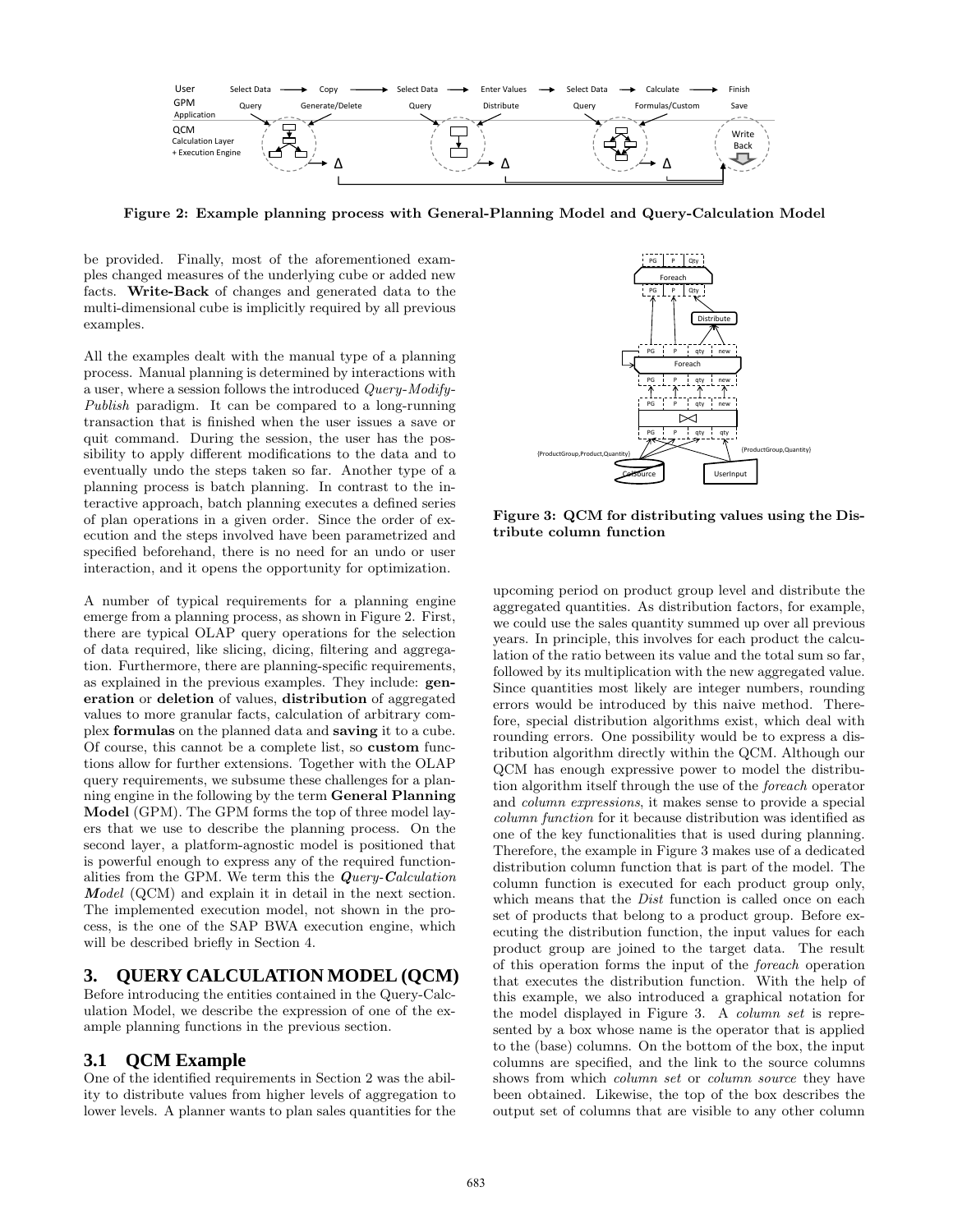

Figure 4: Schema of the Query-Calculation Model (QCM)

set. Column expressions are drawn as expression graphs on top of columns. An empty expression means that the input column is routed right through to the output column. Otherwise, the output column is the result of the column expression. Multiple expressions can refer to the same input column but produce different output columns, therefore allowing easy duplication of columns. Furthermore, there is the notion of an internal column that references one or more input columns but is not available as output of the column set. It provides a means to express internal state variables during the calculation of expressions.

# **3.2 QCM**

The central idea of the QCM is to have column-based views that can be combined with each other through the use of operators to form more complex views. In principle, a view in the QCM is very similar to a database view. However, the use of columnar data structures and its focus on column operations differentiates it from a database view and the typical relational model. It allows the QCM to benefit from the advantages that a column-store has over row-store in OLAP query scenarios [1], and the planning functions themselves profit from it, too. Taking the previous distribution example, multiple column functions can be executed in parallel on a column set, thus distributing to multiple facts in one pass. Also, the easy addition of new columns or the deletion of unused columns makes the column-centric QCM views much more flexible. For a QCM view, there is the distinction between a *ColumnSet* and a *ColumnSource*. A ColumnSource represents either base columns from the underlying data at the most granular aggregation level, i.e., dimensions and keyfigures, or a set of input values that are entered by a user during a planning session. A ColumnSet can be an arbitrary set of columns at every possible aggregation level containing base columns as well as calculated columns. This conforms well with the previously mentioned requirement that planning takes place on various levels of aggregation. Stacking different views onto each other forms a directed acyclic graph with the leaf nodes always being source columns or inputs, and the links between the views symbolize the flow of data starting at the leaf nodes. So, the key feature of the model is its ability to express all types of OLAP queries and additionally allow sophisticated calculations to change column values or add new columns on each view.

## *3.2.1 Column set operators*

There are a number of basic operations like Grouping, Union, and Join that work on complete column sets and are basically the same as their namesakes in a relational database. However, we extend the standard set of operators with two control-flow operators, Foreach and While, both working on column sets, too. The Foreach operator has the semantics to perform calculations for each combination of column values. Additionally, it also allows the definition of a context. The use of a context partitions the data in a *ColumnSet* and performs the Foreach loop for every partition separately. Thus, the context also serves as a hint for parallelization to the underlying execution engine. As described in Section 2, historical data is often modified to generate new facts. For these scenarios, the Foreach operator is well suited. Nevertheless, there are cases where entirely new data has to be generated that cannot be obtained by modifying existing data. In that case, the While operator steps in and allows iterative calculations and the application of column functions that produce new values. The operator starts with an initial state and proceeds until a condition is matched.

The following three elements are a core feature of QCM to express the iterative planning process as described by the GPM with undo steps and temporary modifications that are saved at the end of a session. To temporarily materialize the result of a view, the temp column set operator can be used as root node in the QCM graph. Optionally, the delta operator calculates for each measure of its input the difference to its value in the source cube. Temporary results containing deltas combined with the actual source cube represent the current planning results during a user session. By deleting these intermediate results, the application can easily undo the effect of a planning step during the planning process. An explicit save call aggregates all temporary deltas and merges them into the source cube. The Script operator allows custom scripting within a calculated column set and serves as an extension point for calculations that are beyond the scope of the model. Finally, there are filter and sort operators. Depending on their position in the data-flow graph, they serve as input filters and output filters that allow controlling the data that is consumed by a column set operation and selecting the data to be passed to subsequent views after the calculations. The sorting, as the name implies, can be used to apply orderings to the set of columns.

## *3.2.2 Column functions and expressions*

So far, column sets and operators that work on column sets have been discussed. Through the innovative concept of column functions and column expressions, the model introduces very powerful calculation capabilities. As can be seen in Figure 4, the notion of a column has several different meanings. Each input column of a column set is called a BaseColumn, regardless of whether it comes from a column source or is a calculated column that is the output of another column set. Within each column set, *ColumnFunctions* can be applied to columns returning another column or a scalar value. Column functions are comparable to set functions in the Multidimensional Expression language MDX. Within this analogy, the input set of a column function is the set of values from the input column. Typical scalar column functions are SUM, AVG, MIN, MAX or COUNT, whereas non-scalar functions are Filter, Range, Sort or Distribute. What makes this con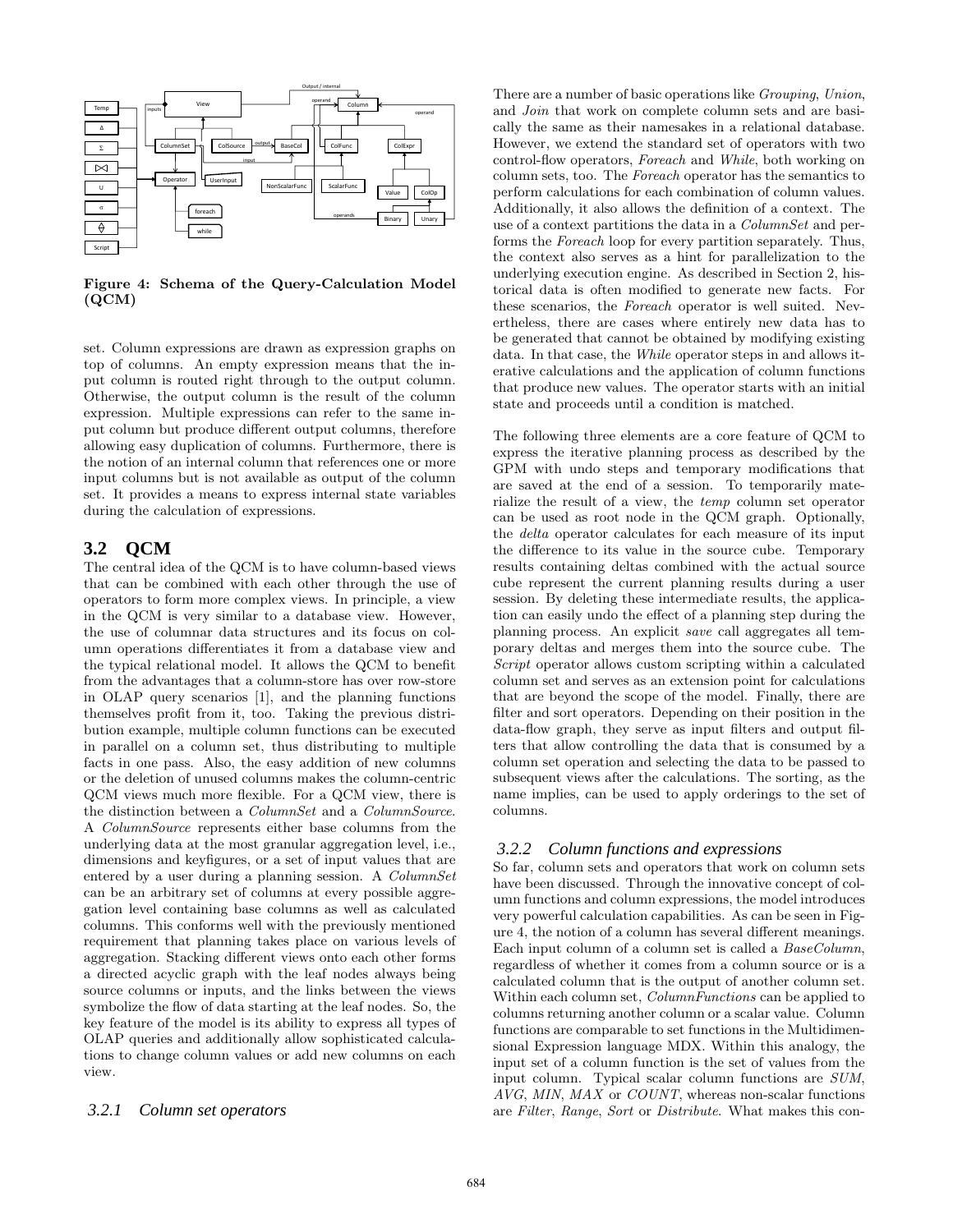cept truly useful is the possibility to nest column functions such that one function is applied to the result of another function. Together with the fact that column functions are evaluated for every iteration of the Foreach and While operators, they provide a powerful means to calculate complex expressions.

Aside from base columns and column functions, columns can be modeled as the result of a column expression. A column expression uses arithmetic and Boolean operators that combine one, two or more columns. There are common arithmetic operators provided like +, −, ∗, / as well as Boolean operators like  $AND, OR, NOT, <, >, \leq, \geq$  etc. Since each column in a column set has the same number of values or is a scalar value, the meaning of an expression like  $column_1 * column_2$  is straightforward: every value  $c_{1i}$ of column<sub>1</sub> is multiplied with value  $c_{2j}$  of column<sub>2</sub> with  $i = j$  and  $i, j = 1..size(column_{1})$ . For a column and a scalar value, every value of the column is multiplied with the scalar. Boolean expressions behave the same way and are evaluated for each pair of values from both columns.

# **4. EVALUATION**

The aim of this section is to verify by experiments that the implementation of the QCM within the SAP BWA engine shows excellent scaling behavior. Furthermore, we show that the proposed planning model benefits from the implementation on top of a column-store in comparison to a traditional row-store.

# **4.1 Implementation**

After having introduced the capabilities of the QCM, we explain the implementation of the QCM on the SAP TREX execution engine with the help of the previously explained Distribute function in this section. The TREX execution engine differentiates between plan data and plan operations. Each plan operation can run independent of another and in parallel and starts as soon as all data inputs are available. An execution plan has some plan data inputs and outputs. It is a data-flow graph where each plan operation is connected to another plan operation via its inputs and outputs - very much like the QCM model itself. Typically, the physical representation of a calculation view from the QCM consists of one or more plan operations and plan data. For example, for each of the column set operators, there exists a plan operation. However, since the BWA's main capability is fast querying and aggregation, these functionalities are reused within the execution model. Therefore, instead of a stack of filtering, sorting and grouping operators, alternatively a search operator is available that combines these operations into one and leverages the power of the highly parallel BWA engine. In fact, the search operator is used whenever a column set should be retrieved from an OLAP column source. It takes as plan data input a query and a reference to the cube that is the target of the search. It then outputs a column set data structure that can be used by all subsequent operators. So-called InternalTables are used as columnar data structure within the TREX engine representing ColumnSets of the QCM. Another vital part of the QCM is the various column functions and column expressions. Column functions are implemented to work directly on single columns of an InternalTable. In our example, the distribution function is one such column function that is implemented on an InternalTable column. Column expressions are evaluated for each value combination that exists in the columns specified as source for the iteration, i.e they are evaluated row-wise.

Often, there are different physical execution plans possible to express a functionality modeled in QCM. We use the example of the Distribute function again to explain an execution plan. As mentioned before, the Search operator delivers an InternalTable that is then joined with the column that contains the new summed-up quantities on product-group level supplied by the user. The joined column set then serves as input for the foreach operator and contains the sales column that is the target of the disaggregation. The output of the foreach operator is again an InternalTable, which can be stored as temporary result using the physical Temp operator. As is signaled by the context argument of the foreach operator, we distribute not one value but one value per product group, i.e. data partition. Thus, the disaggregation function can be executed for each set of products independently and in parallel. The data partitioning via the context of the foreach operator can also be used to parallelize the calculation from Example 2. This is also demonstrated in the scalability evaluation in Section 4.3. Referring to the distribution example again, there is another option to introduce parallelism. If the value for a product group is spread to a very large set of products, it can be useful to split the set of products into multiple parts. Then, for each part, an intermediate sum can be calculated that determines how much all products from that part contribute to the product group sum. Now, the overall sum is allocated to those partial sums building a set of new partial sums. The distribution of these new intermediate sums to individual products can now be executed in parallel again. This form of hierarchical distribution can also be combined with the previously described parallelization of the distribution of multiple input values.

For the evaluation, we use the sequence of planning steps that was explained in the introductory examples. The planning session contains two copy steps COPY1 and COPY2, the distribution of values DIST and the calculation of a complex formula CALC. For the comparison of row- vs. column-store, we used a dual CPU workstation with 4GB of main memory running Windows XP 64Bit.

# **4.2 Column-Store vs. Row-Store**

With the first experiment, we wanted to evaluate the suitability of an in-memory column-store as a planning engine and compared it to a traditional row-store and an in-memory row-store. The row-store is a well tuned commercial database system and the functions have been implemented as stored procedures using procedural SQL. For both systems, the size of the source dataset is chosen such that it fits completely into the memory of the workstation and has  $\approx 1.000.000$ rows. The size of the selected and manipulated data set has  $\approx 250.000$  rows. Since each planning step during a planning session produces a temporary result, we used temporary tables for the row-store to store the results, in order to minimize the influence of logging and make it comparable with the temporal column sets of the column-store. Furthermore, before the measuring, we loaded the data into memory to minimize disk access. All these actions should ensure that